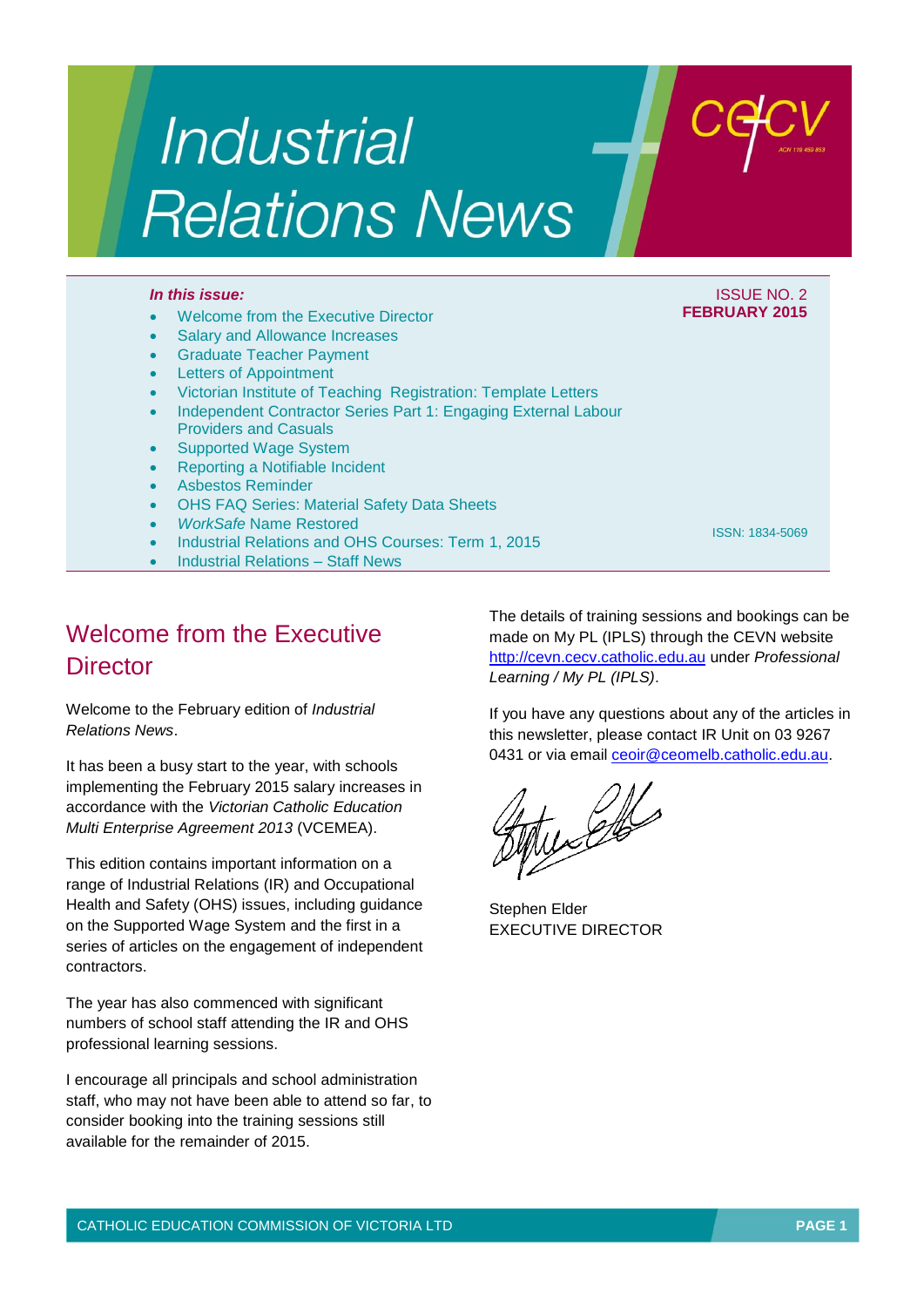### Salary and Allowance Increases

#### *February 2015 – Reminder*

There are a number of situations where salary increases are not automatically updated on the Online Staffing Records (OSR).

For the February 2015 salary increase, these situations include the following salaries or allowances:

- salaries or allowances without the suffix AUG14
- salaries or allowances under the classifications 'UC' or 'NA'
- salaries for School Services Officer Category D
- allowances where a dollar amount needs to be specified.

If they have not done so already, school employees responsible for OSR need to make the necessary changes to those categories.

#### *May 2015*

Incremental progression for ongoing staff occurs on **1 May 2015**, which means that increases in salary must take effect from **1 May 2015** even though the actual payment may not be made until **after 1 May 2015.**

An ongoing employee must have **6 months of service** in the incremental period between **1 May 2014 and 30 April 2015** to qualify for incremental progression.

Where employees are subject to an Employee Improvement Plan (EIP) under clause 13.4 of the [VCEMEA,](http://web.cecv.catholic.edu.au/vcsa/Agreement_2013/VCEMEA_2013.pdf) incremental progression may be withheld until the EIP has been concluded. Any incremental progression should occur (along with backpay of the incremental salary increase) at the conclusion of the EIP, other than where the EIP results in termination of employment under clause 13.5(d) of the [VCEMEA.](http://web.cecv.catholic.edu.au/vcsa/Agreement_2013/VCEMEA_2013.pdf)

Details regarding incremental progression and classification structures are detailed in *[Part 3A](http://www.cecv.catholic.edu.au/vcsa/Implementation_Guidelines/Part%203A.pdf)  [Salaries and Allowances](http://www.cecv.catholic.edu.au/vcsa/Implementation_Guidelines/Part%203A.pdf) (2015 School Year)* of the *2013 Agreement Implementation Guide* which can be accessed from the CECV website [www.cecv.catholic.edu.au](http://www.cecv.catholic.edu.au/) under *Industrial Relations*.

### *Other changes on 1 May 2015*

On **1 May 2015** there are a number of structural changes occurring to the salary scales for primary principals and education support employees. The changes apply to education support staff in particular, and include:

- adjustments to the maximum and minimum salary points of some classifications
- the reduction or increase in the number of salary points within a classification.

An employee may receive a salary increase effective from **1 May 2015** as a result of one or more of these changes, even though the employee is not eligible for incremental progression.

It is extremely important that the salary scales detailed in *[Part 3A Salaries and Allowances](http://www.cecv.catholic.edu.au/vcsa/Implementation_Guidelines/Part%203A.pdf) (2015 School Year)* of the Guide are followed for all staff.

### Graduate Teacher Payment

The Graduate Teacher Payment applies to ongoing teachers who commenced employment at subdivision T1–1 prior to **1 May 2014**.

Eligible ongoing graduate teachers are entitled to be paid a lump sum on progression to subdivision T1–2 in **May 2015**. The lump sum payment compensates graduate teachers for the fact that they do not progress from T1–1 to T1–2 for over 12 months.

The Graduate Teacher Payment should be made in the first full pay period on or after **1 May 2015**.

The payment amounts in the following table are for an ongoing full-time graduate teacher. A pro-rata calculation should be applied for eligible ongoing part-time teachers.

Provisions regarding the Graduate Teacher Payment are contained within clause 51 of the VCEMEA.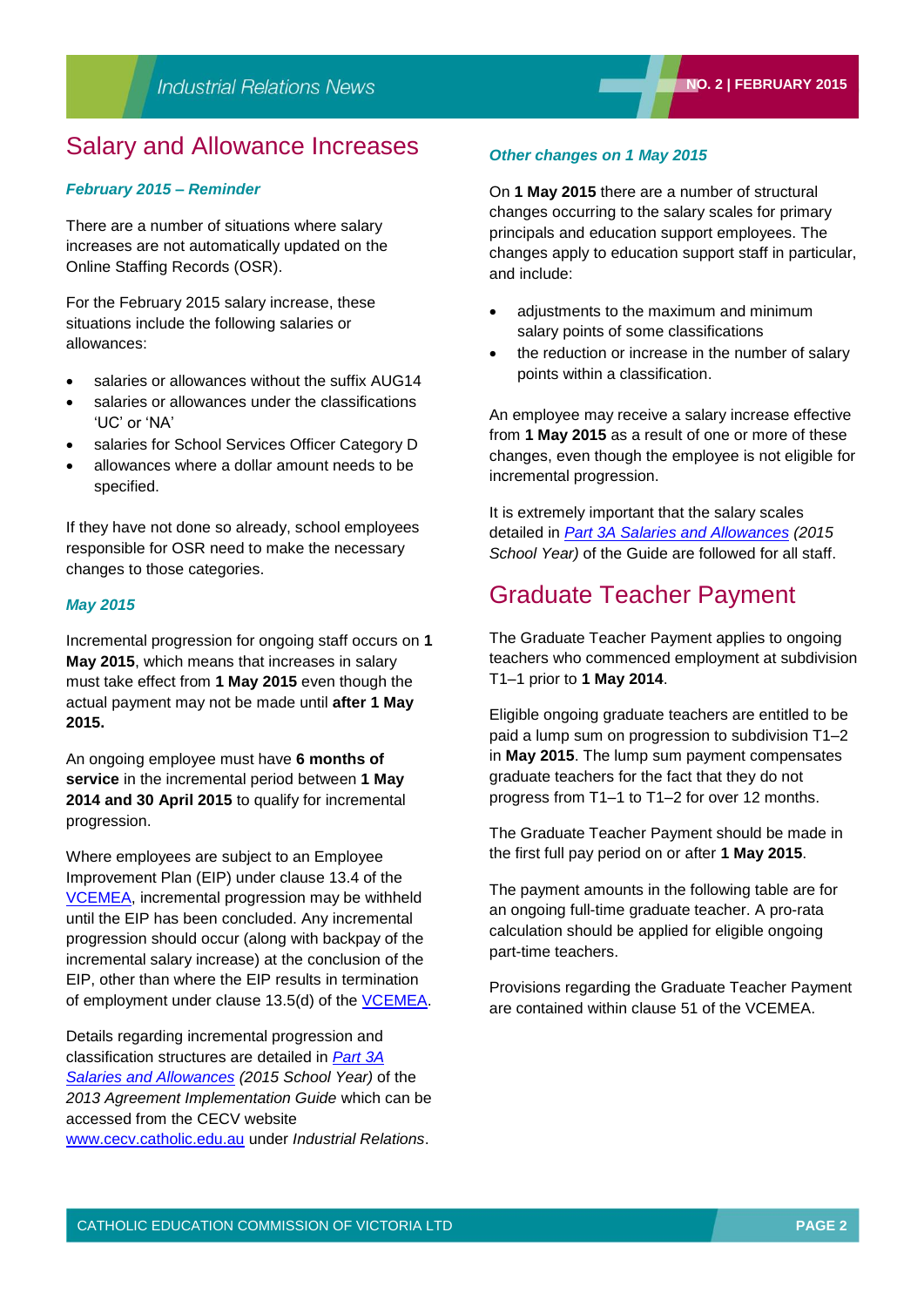| <b>Commencement of</b><br>Employment:                 | <b>Lump Sum Payment:</b> |
|-------------------------------------------------------|--------------------------|
| <b>Between 2 November 2013</b><br>and 1 December 2013 | \$298                    |
| <b>Between 2 December 2013</b><br>and 1 January 2014  | \$244                    |
| <b>Between 2 January 2014 and</b><br>1 February 2014  | \$189                    |
| <b>Between 2 February 2014</b><br>and 1 March 2014    | \$126                    |
| Between 2 March 2014 and 1<br><b>April 2014</b>       | \$63                     |

# Letters of Appointment

Employers and principals are reminded that any employee who has been newly appointed to an ongoing or fixed-term position must be given a new letter of appointment (even where the employee has previously held one or more fixed-term positions).

The default mode of employment is ongoing as outlined in clause 11.1 of the VCEMEA.

Employment for a specified period of time (fixed-term employment) is permitted only under the following circumstances (clause 11.2 of the VCEMEA):

- Funding is only available for a specified period of time.
- A specific task with a limited period of operation;
- Replacing an employee on approved leave for not less than 11 weeks.
- Replacing an employee who terminated during the school year.
- Avoiding a redundancy situation.
- Being employed as a placed teacher, primary principal or school adviser.
- Being appointed with permission to teach issued by VIT.

For fixed-term employees, the letter of appointment must specify the reason for the employment being fixed-term as well as outlining the relevant circumstances that give rise to that reason (clauses 12.1(d)(i) and (ii) of the [VCEMEA\)](http://web.cecv.catholic.edu.au/vcsa/Agreement_2013/VCEMEA_2013.pdf).

[Template letters](http://web.cecv.catholic.edu.au/vcsa/lettersofappointment/instructions.html) are available from the CECV website [www.cecv.catholic.edu.au](http://www.cecv.catholic.edu.au/) under *Industrial Relations / Template Letters*.

## Victorian Institute of Teaching (VIT) Registration: Template **Letters**

A reminder that at the commencement of the school year, principals **must** check to ensure that all teaching staff have appropriate registration with the VIT. **It is an offence for a person or body to employ or continue to employ a person to teach who is not registered with the VIT.**

The January edition of *[Industrial Relations News](http://web.cecv.catholic.edu.au/vcsa/newsletters/IR%20News,%20No.%201,%20Jan%202014.pdf)* details the requirements in relation to teacher registration and Working with Children Checks. Clause 14 of the VCEMEA details the stand-down procedures in relation to staff without appropriate registration or Working with Children Checks.

Template letters in relation to these procedures are now available now on the **CECV** website under *Industrial Relations / Template Letters*.

# Independent Contractor Series Part 1: Engaging External Labour Providers and Casuals

Schools engage external labour providers in a range of circumstances; for example, contract cleaners, IT consultants and maintenance workers. In addition, schools often have reason to employ casual employees who are not covered by the VCEMEA; for example, sports coaches. Some workers, such as instrumental music tutors, may be engaged as either external labour providers or casual employees, depending on the circumstances.

In recognition of these working relationships, the IR Unit has developed the *[Engaging External Labour](http://www.cecv.catholic.edu.au/vcsa/guidelines/independent_contractors/Engaging_External_Labour_Providers_and_Casuals.pdf)  [Providers and Casuals: A guide for schools](http://www.cecv.catholic.edu.au/vcsa/guidelines/independent_contractors/Engaging_External_Labour_Providers_and_Casuals.pdf)*. This document considers the following four situations:

- Engaging an external labour provider through a labour hire entity.
- Engaging a worker as an independent contractor.
- Engaging a worker directly as a casual staff member under the *Educational Services (Schools) General Staff Award 2010.*
- Asking parents to directly engage labour hire providers.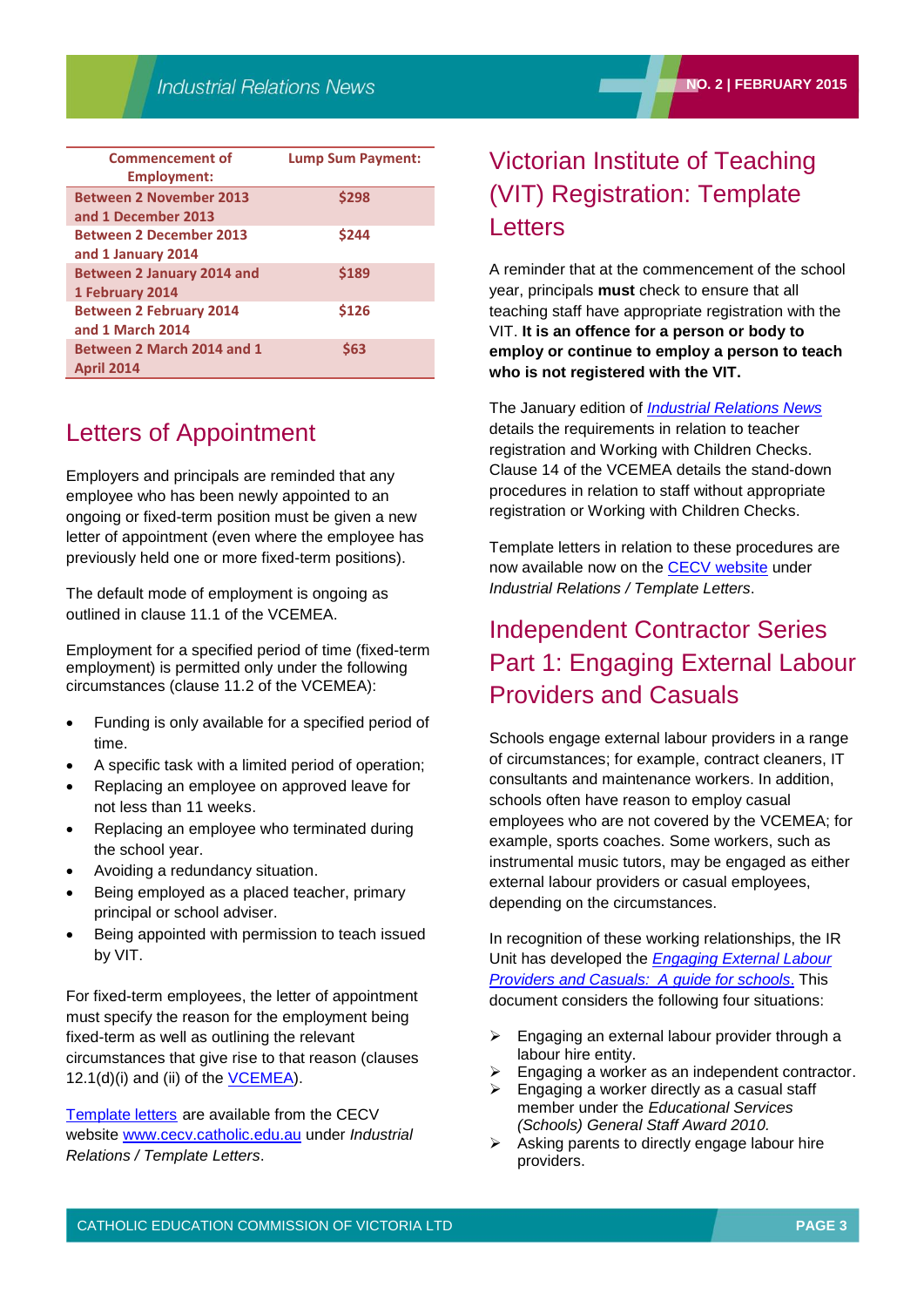### **Industrial Relations News**

The Guide assists schools to weigh up the pros and cons of the four different arrangements and highlights the legal obligations associated with each of the options. This is a great resource for principals, business managers and others, when engaging new external labour providers or non-VCEMEA casuals and when reviewing existing arrangements.

To further support schools, the IR Unit has recently developed template letters to use when engaging external labour providers. The template letters cover situations in which the external labor provider is an individual or a company, providing either instructional or other services. Template letters are also available for use with non-VCEMEA casuals.

As part of our independent contractor series, in the coming months, this newsletter will feature further analysis of each of the four options described above.

The Guide and template letters are available from the [CECV website](http://web.cecv.catholic.edu.au/vcsa/lettersofappointment/instructions.html) under *Industrial Relations / [Guidelines](http://www.cecv.catholic.edu.au/vcsa/guidelines/guideindex.htm)*.

### Supported Wage System

The Supported Wage System was established in 1994 to encourage and increase employment levels for people with a disability. It is an industrial mechanism for productivity assessment, which enables employers to pay a pro-rata wage to eligible employees whose work productivity is reduced as a result of their disability.

The VCEMEA outlines the required steps for schools, eligible employees, assessors and unions to follow when seeking to employ someone who will come under a Supported Wage Order (SWO). Once registered and approved by the Fair Work Commission (FWC), an SWO will allow an employer to pay a pro-rata wage to an assessed employee with a disability, based on the percentage level of productivity. This level applies only to the wage rate and not to other conditions of employment. It cannot be used to assess capacities or productivity levels in relation to employees who have workers' compensation claims.

If a school seeks to employ someone under an SWO, it may be important to consider the following issues prior to engagement:

#### *1. Eligible Employees*

There are strict requirements on what types of employees may enter into an SWO with an employer. An employee must:

- meet the impairment criteria for the Disability Support Pension
- be a permanent resident or Australian citizen
- be at least 15 years old.

#### *2. Type and Scope of Work*

SWOs are not intended for contractors, shortterm/temporary jobs or jobs in which the core duties and tasks often change, as the aim of the scheme is to create suitable but sustainable employment for people with particular disabilities that affect their productive capacities. The job under consideration for an SWO must also be covered by the VCEMEA.

#### *3. Hours of work*

The Federal Government currently requires a minimum of eight hours work per week to be provided under an SWO. This is also a requirement under the Wage Subsidy Scheme, which currently provides financial assistance of up to \$1,500 to employers for eligible employees.

#### *4. Trial Period*

The SWO supports and encourages the establishment of an initial trial period of 12–16 weeks to facilitate the introduction of the employee to their role. A trial period is also required as a first step to ensure adequate assessment is made of the employee's capacity and productivity levels. For schools, this will result in the creation of an initial fixed-term contract with the eligible employee for the length of the trial period. The rate of pay during the trial period for an SWO is negotiated between the employer and the particular employee but must not be less than the minimum set by Appendix 4, clause 1.8(c) of the VCEMEA (currently \$80 per week). Once the trial period is completed, it is a requirement under Appendix 4, clause 1.8(e) of the VCEMEA that a separate contract of employment be entered into between the employer and the eligible employee. It is this second contract of employment that will refer to the SWO and the payment of pro-rata wages based on the assessed capacity levels.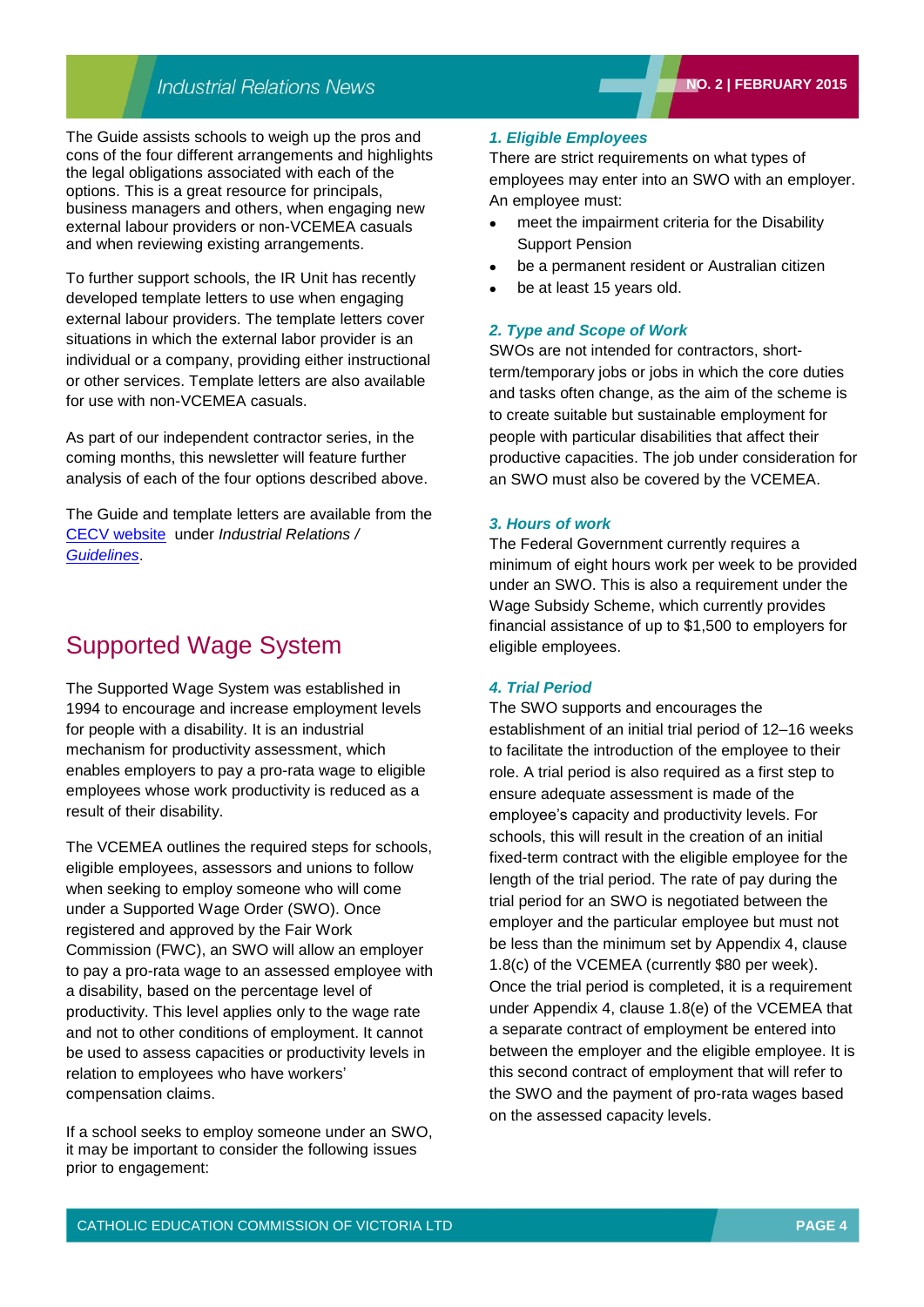### *5. Commencement of the Pro-Rata Wage*

The date when a school can legally pay the pro-rata wage will be 10 days after the date the Application for the SWO is lodged with the FWC. However, it should be noted that the Application for an SWO will also be reviewed by the IEU after being lodged with the FWC and there may be some circumstances where the SWO is delayed. In this situation, the school would be advised by the FWC of any objections and delays. Please call the IR Unit for specific information and advice related to appropriate rates of pay.

For more information on SWOs and how they can apply to schools please contact IR Officer Sonia Hutchison on 03 9267 0228 or via email shutchison@ceomelb.catholic.edu.au.

### Reporting a Notifiable Incident

A reminder that any of the incidents below, if occurring at schools or during school-related activities, MUST be reported to WorkSafe as a Notifiable Incident by calling 132 360:

- death
- employees or persons who require:
	- $\triangleright$  medical treatment by a doctor (eg fractures, administration of a drug or medical treatment)
	- $\triangleright$  immediate treatment as an in-patient in a hospital
- incidents involving high risk equipment.

A completed incident notification form must be submitted to WorkSafe within 48 hours.

Incident notification forms can be found on the WorkSafe website [www.worksafe.vic.gov.au.](http://www.worksafe.vic.gov.au/)

## Asbestos Reminder

Asbestos management may be an issue in schools built before 2004. Schools can manage asbestos by:

- ensuring all asbestos has been clearly identified by a competent asbestos consultant
- keeping the asbestos consultant's report easily accessible
- developing an asbestos register that includes:
	- $\triangleright$  the location and type of the asbestos (consider using photos, diagrams or building plans to assist in accurate position identification)
	- $\triangleright$  the nature of the asbestos (friable or nonfriable)
	- $\triangleright$  the condition of the asbestos
	- $\triangleright$  any work activities that may affect or cause damage or deterioration to the asbestos
- providing access to the asbestos register for staff and contractors (such as electricians, plumbers, maintenance staff, builders, painters and carpenters)
- reviewing and updating the asbestos register every five years – or earlier, if asbestos products have been removed, enclosed or sealed or additional products discovered.

Further information and assistance on how to manage asbestos can be obtained from an IR Unit OHS Officer on 03 9267 0228 or via email [OHS@ceomelb.catholic.edu.au.](mailto:OHS@ceomelb.catholic.edu.au)

Templates and examples of a completed asbestos register in the [Asbestos Guidelines](http://www.cecv.catholic.edu.au/vcsa/ohands/guidelines/asbestos.html) on the [CECV](http://web.cecv.catholic.edu.au/vcsa/lettersofappointment/instructions.html)  [website](http://web.cecv.catholic.edu.au/vcsa/lettersofappointment/instructions.html) under *Industrial Relations / Occupational Health and Safety / Occupational Health and Safety Guidelines.*

[WorkSafe](http://www.worksafe.vic.gov.au/home) also has an **Asbestos** section on its website.

# OHS FAQ Series: Material Safety Data Sheets

#### *Question:*

Do we need Material Safety Data Sheets (MSDS) only for the chemicals in the cleaner's cupboard or do we need MSDS for chemicals in all areas of the school?

#### *Answer:*

The MSDS is the basic information source for most chemicals, sometimes also called a Safety Data Sheet. As well as the name of the chemical, the MSDS provides information on precautions for safe use and first aid information.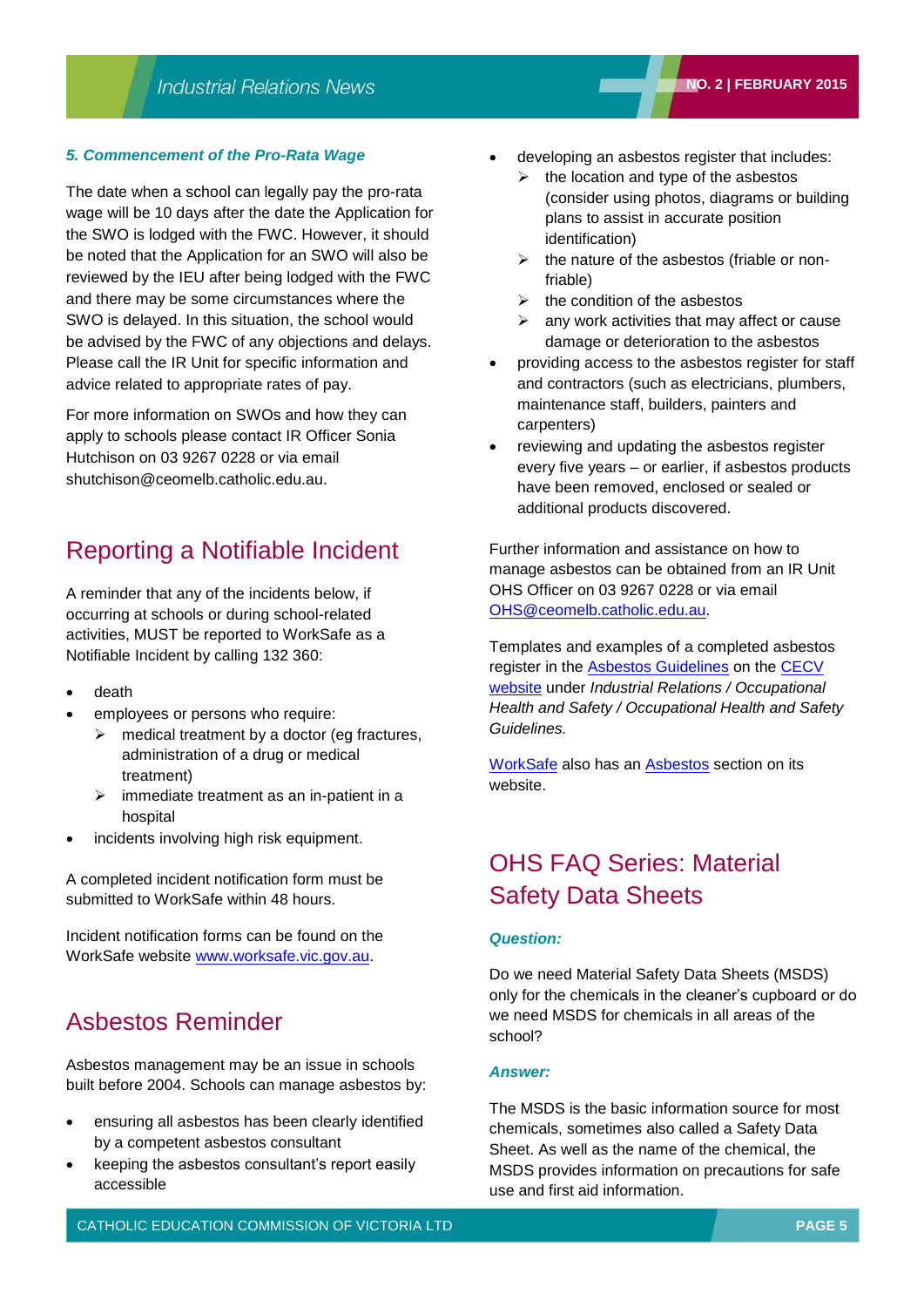The legal duty to provide MSDS extends beyond cleaner's cupboards to other areas of the school where chemicals are used or stored, including maintenance and gardening sheds, classrooms, staff rooms, art rooms, technology areas and even the gas barbecue.

Resources on how to safely manage chemicals:

[Hazardous Substances and Dangerous Goods](http://www.cecv.catholic.edu.au/vcsa/ohands/guidelines/hazardous_substances_and_dangerous_goods.html)  **[Guidelines](http://www.cecv.catholic.edu.au/vcsa/ohands/guidelines/hazardous_substances_and_dangerous_goods.html)** 

*[Chemicals in Schools](http://www.cecv.catholic.edu.au/vcsa/ohands/documents/Chemicals_in_Schools.pdf) (training manual)*

*[Chemicals in Schools \(five-minute video\)](http://www.cecv.catholic.edu.au/vcsa/ohands/ohs_in_schools.html)*

### WorkSafe Name Restored

The WorkSafe name has been restored by the new state government. It had previously been called the Victorian WorkCover Authority under the former state government.

## Industrial Relations and OHS Courses: Term 1, 2015

The following Industrial Relations and OHS Professional Learning training sessions are available for the remainder of Term 1, 2015:

#### *March 2015*

| <b>Training Session:</b>                                       | Date:            |
|----------------------------------------------------------------|------------------|
| <b>Salary Assessments</b>                                      | 3 March 2015     |
| <b>Basic Claims Management</b>                                 | 3 March 2015     |
| <b>Managing Employment</b><br><b>Concerns – School Leaders</b> | 5 March 2015     |
| <b>Return to Work Coordinator</b><br><b>Training</b>           | 11&12 March 2015 |
| Know Your Agreement - School<br><b>Leaders</b>                 | 17 March 2015    |
| Know Your Agreement -<br><b>Education Support</b>              | 18 March 2015    |
| <b>OHS Chemical Management</b>                                 | 18 March 2015    |

### *1. SALARY ASSESSMENTS: 3 MARCH 2015*

This session will introduce principals, deputy principals, business managers and education support staff to salary assessment procedures under the VCEMEA, including:

- how to use the Salary Assessment Calculator
- how to assess years of experience
- understanding the Education Support structure.

#### *2. BASIC CLAIMS MANAGEMENT: 3 MARCH 2015*

Do you know what to do if one of your workers lodges a WorkCover claim? This workshop provides an overview of the claims management process, including employer obligations and return to work requirements.

### *3. MANAGING EMPLOYMENT CONCERNS – SCHOOL LEADERS: 5 MARCH 2015*

This workshop provides school leaders with an understanding of how and when to utilise the employment concerns process in clause 13 of the VCEMEA. The workshop will assist school leaders to confidently apply the required process in the management of issues regarding:

- underperformance
- inappropriate conduct
- capacity.

### *4. RETURN TO WORK COORDINATOR TRAINING: 11&12 MARCH 2015*

Under current legislation, schools with \$2.169 million or more rateable remuneration (indexed annually) must appoint a suitably trained Return to Work (RTW) coordinator. This 2 day course (WorkSafe approved) provides the underpinning knowledge required for RTW coordinators.

### *5. KNOW YOUR AGREEMENT – SCHOOL LEADERS: 17 MARCH 2015*

This session focuses on the sections of the VCEMEA that are most commonly referred to by principals in their role of managing employees. The program would also be of benefit to business managers and deputy principals.